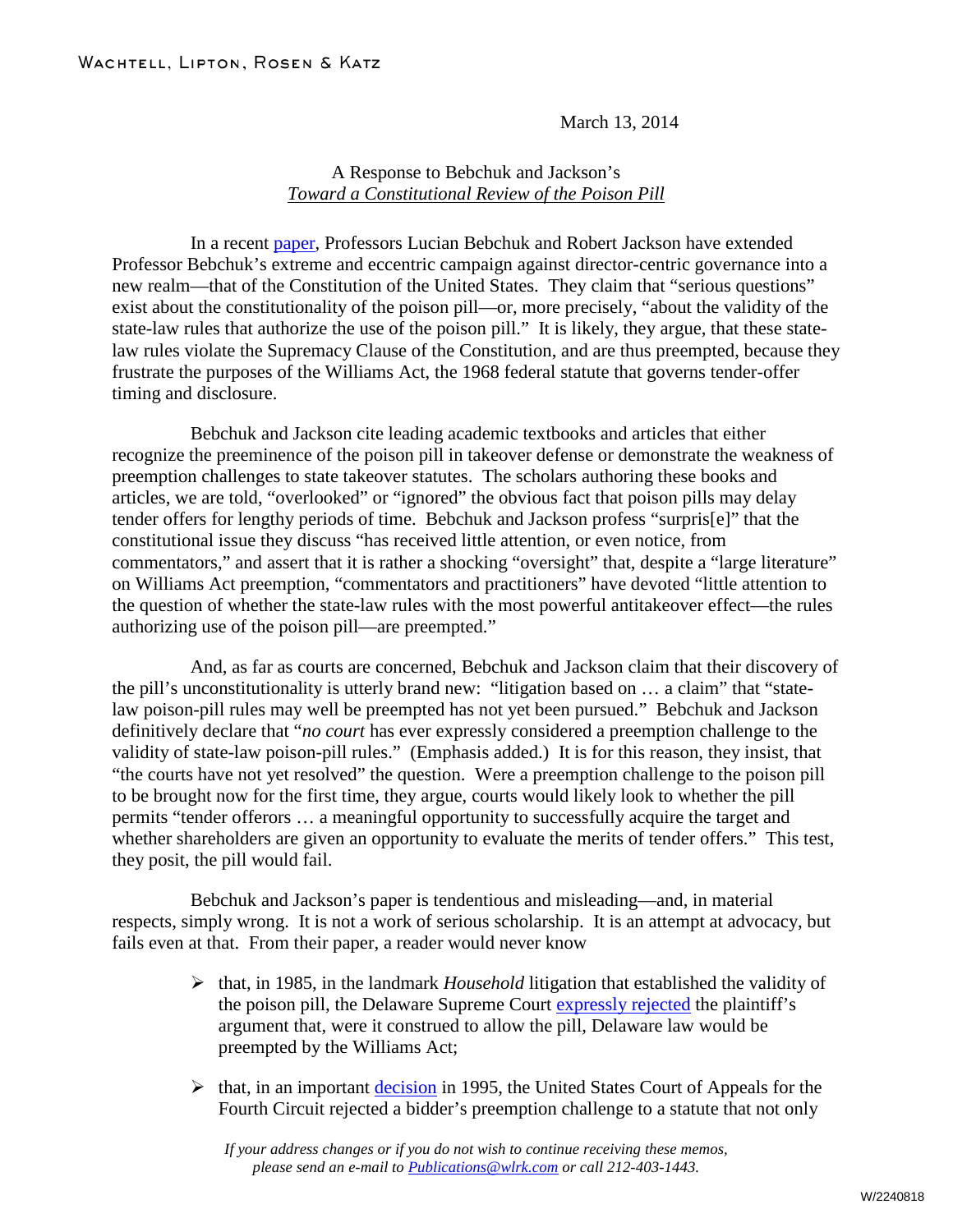authorized poison pills, but also cloaked directors' decisions regarding pills with the powerful protections of a traditional, plain-vanilla, no-heightened-scrutiny business-judgment rule;

- $\triangleright$  that this Fourth Circuit decision not only explicitly rejected Bebchuk and Jackson's "meaningful opportunity" standard, but also held that a state's "decision to allow management access to a set of defensive mechanisms in the takeover situation"—including, and especially, the pill—in no way "frustrates the Williams Act's goal of investor protection," and is thus not preempted, even if those defensive mechanisms "work to give target management an advantage in the tender offer context";
- $\triangleright$  that, in the [leading decision](http://openjurist.org/877/f2d/496/amanda-acquisition-corporation-v-universal-foods-corporation) addressing Williams Act preemption challenges to state antitakeover laws, the United States Court of Appeals for the Seventh Circuit, in an opinion by Judge Frank Easterbrook, rejected such a challenge in part because "*firms issue and state law enforces poison pills*" and other "devices [that] make tender offers unattractive ([or] even impossible)"—and stated that "*[n]one of these devices could be thought preempted by the Williams Act*";
- $\triangleright$  that, in the same decision, the Seventh Circuit held that "rules governing the internal affairs of corporations … are not preempted by the Williams Act," that "investors have no right to receive tender offers," and that, "[m]ore to the point[,] … the Williams Act does not create a right to profit from the business of making tender offers";
- $\triangleright$  that the Seventh and Fourth Circuit decisions represent the law on Williams Act preemption today; and
- $\triangleright$  that the district court decisions from which Bebchuk and Jackson derive their "meaningful opportunity" standard are based upon an overly expansive and now discredited view of Williams Act preemption that commanded the support of, at most, only three members of the Supreme Court some 32 years ago.

Bebchuk and Jackson's article thus conveys a fanciful vision of Williams Act preemption standards that in no way reflects the true state of the law today. To set the record straight, we set forth here a short history of Supremacy Clause challenges to takeover statutes and to the poison pill.

> The Supremacy Clause, the Williams Act, and the Act's History and Purpose

The Constitution's Supremacy Clause provides that "[t]his Constitution, and the Laws of the United States made in Pursuance thereof … shall be the supreme Law of the Land; and the Judges in every State shall be bound thereby, any Thing in the Constitution or Laws of any State to the Contrary notwithstanding." It thus renders a state law ineffective—preempted—whenever that law conflicts with a federal statute.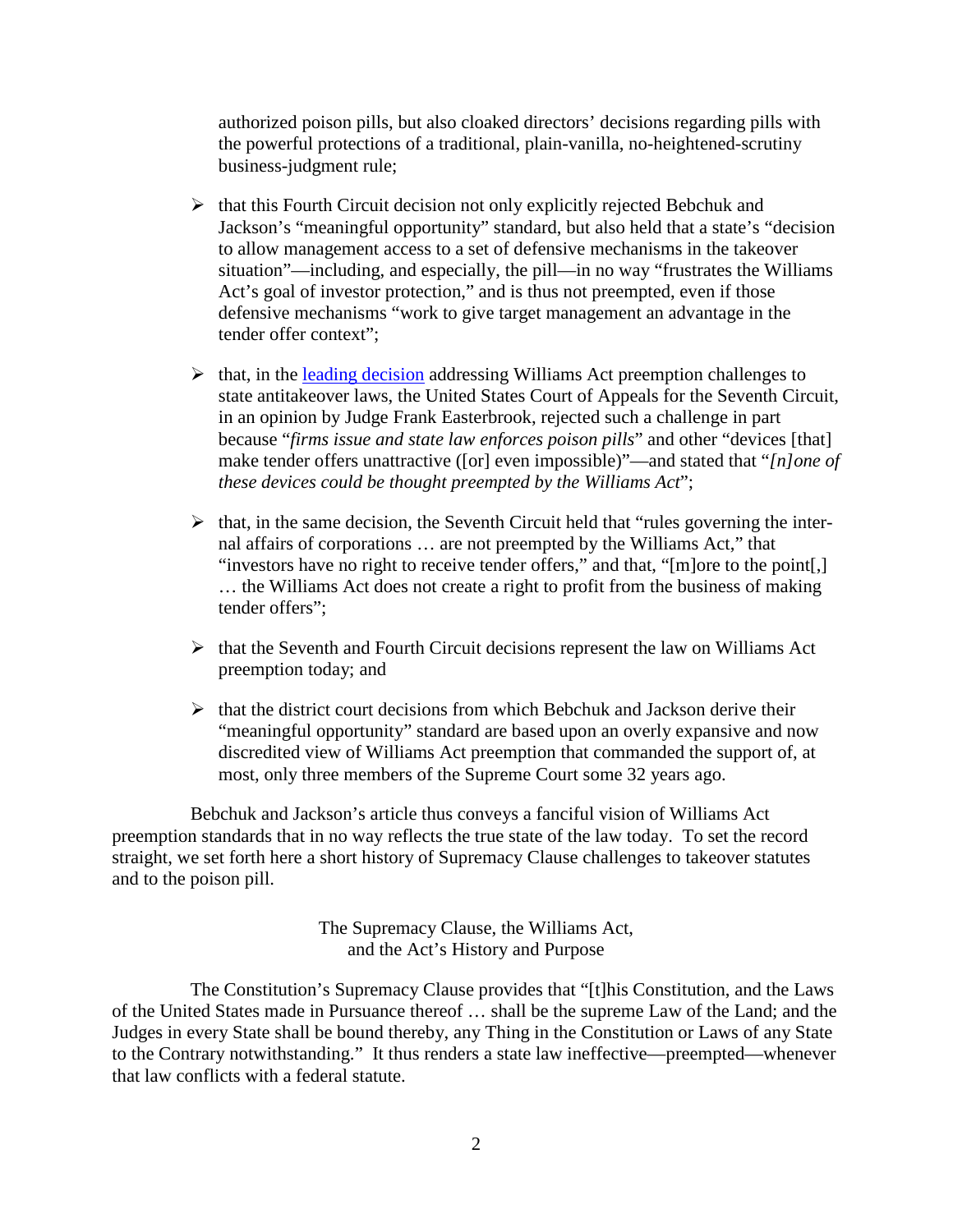Whether state law is preempted by federal law turns on Congress's intent and purpose in enacting the federal law. Preemption can occur in several ways. Congress can expressly preempt state law by explicitly barring state law from applying to a particular matter. State law can also be impliedly preempted. Implied preemption occurs when a state law directly conflicts with federal law—when it is impossible to comply with the requirements of both state and federal law. It also occurs when federal law has so occupied the field, so pervasively regulated a particular subject, that application of state law must be precluded. Finally, implied preemption occurs when a challenged state law "stands as an obstacle to the full accomplishment and execution of the full purposes and objectives of Congress."

It is on this last prong of preemption that Bebchuk and Jackson hang their hats. They argue that, in enacting the Williams Act in 1968, Congress sought to "give tender offerors a 'meaningful opportunity for success,'" and to "set[] a floor"—a *substantive* floor—"for the level of protection shareholders must receive in connection with tender offers." As a result, they say, "current state-law poison pill rules" should be declared preempted because "these rules give hostile offerors *no* practical opportunity for success," as "they allow incumbents to block a hostile offer from shareholder consideration for long periods of time," and because the "state-law rules today empower directors to adopt arrangements that permit incumbents, rather than investors, to decide whether shareholders may accept a tender offer."

These arguments are premised upon a gross overreading of the Williams Act. The Williams Act does *not* give hostile offerors a substantive right to have their offers succeed, and does not even give shareholders a right to receive such offers. And it does not remotely betray any intent to overturn any state law, statutory or decisional, that addresses the fiduciary duties of directors in matters relating to corporate control—or, for that matter, any *substantive* aspect of the relationships among shareholders, directors, and the corporation.

To the contrary, the Williams Act was a simple and narrow law. It was also commendably short, barely over four pages long; so that the reader can see it for himself or herself, we link to it [here.](http://bit.ly/1eoWXWF) It regulates only the *process* of tender offers. It thus addresses the disclosures that offerors must make, and when they must make them. It addresses the timing of offers—how long stockholders must have to withdraw their tendered shares. It addresses the terms of permissible offers, requiring bidders to pay the same price to all tendering shareholders, and requiring, in the event of oversubscription in partial offers, purchases to be prorated among all who tendered shares. Finally, the law contains a broad antifraud provision governing disclosures and practices in connection with tender offers.

Just as nothing in the law's text suggests that state fiduciary-duty law is to be disturbed, nothing in the legislative history does either. That history is also short and clear; for the reader's convenience, we have posted the relevant House and Senate reports [here](http://bit.ly/1cRqTdL) and [here.](http://bit.ly/1iwqWyW) The legislative history makes clear that Congress in 1968 was concerned with unfair tactics of hostile offerors—in particular, the then-burgeoning practice of "Saturday night special" tender offers, by which bidders would suddenly launch a quickly expiring offer over a weekend in order to coerce and stampede shareholders into tendering. As the Supreme Court explained in *[Piper](http://caselaw.lp.findlaw.com/scripts/getcase.pl?court=US&vol=430&invol=1)* v. *[Chris-Craft Industries](http://caselaw.lp.findlaw.com/scripts/getcase.pl?court=US&vol=430&invol=1)*, quoting the floor statement of a Senate cosponsor: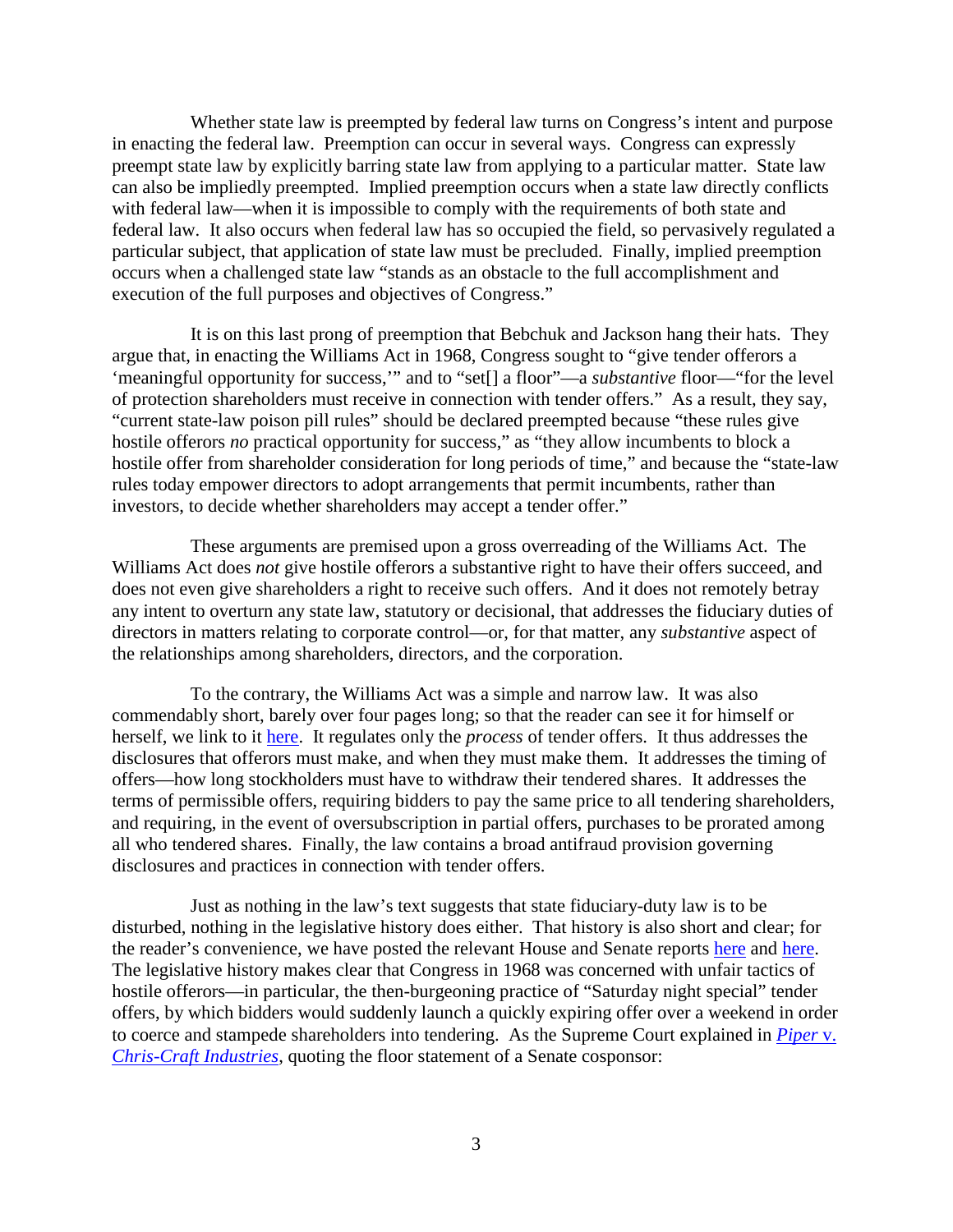The legislative history thus shows that Congress was intent upon regulating takeover bidders, theretofore operating covertly, in order to protect the shareholders of target companies. That tender offerors were not the intended beneficiaries of the bill was graphically illustrated by the statements of Senator Kuchel, cosponsor of the legislation in support of requiring takeover bidders, whom he described as "corporate raiders" and "takeover pirates," to disclose their activities.

"Today there are individuals in our financial community who seek to reduce our proudest businesses into nothing but corporate shells. They seize control of the corporation with unknown sources, sell or trade away the best assets, and later split up the remains among themselves. The tragedy of such collusion is that the corporation can be financially raped without management *or shareholders* having any knowledge of the acquisitions. … The corporate raider may thus act under a cloak of secrecy while obtaining the shares needed to put him on the road to a successful capture of the company."

Despite this overarching concern about "corporate raiders" and "takeover pirates" engaging in "financial rape[]" under a "cloak of secrecy," Congress nevertheless was, as the Court put it in *Piper*, "plainly sensitive to the suggestion that the measure would favor one side or the other in control contests." And that is why Congress chose to pass only a limited measure governing the *process* of tender offers—in particular, *disclosure*. As the Court in *Piper*  explained, the Williams Act's sponsors

> made it clear that the legislation was designed solely to get needed information to the investor, the constant focal point of the committee hearings. Senator Williams articulated this singleness of purpose, even while advocating neutrality:

"We have taken extreme care to avoid tipping the scales either in favor of management or in favor of the person making the takeover bids. *S. 510 is designed solely to require full and fair disclosure for the benefit of investors.*"

In short, as the Supreme Court explained in *Rondeau* v. *[Mosinee Paper Corp.](http://www.law.cornell.edu/supremecourt/text/422/49)*, "[t]he purpose of the Williams Act is to insure that public shareholders who are confronted by a cash tender offer for their stock will not be required to respond without adequate information regarding the qualifications and intentions of the offering party." As a result, nothing about the Williams Act suggests that Congress intended in any way to regulate or restrict the substantive powers of directors to respond to takeover bids, or to otherwise displace the state law that controls a corporation's internal affairs. To the contrary, as far as those matters were concerned, and apart from matters of disclosure, Congress sought to be neutral and evenhanded—it chose to leave the balance between targets and bidders, as established by state law, *alone*.

> Justice White's Misreading of the Williams Act in *Edgar* v. *MITE Corp.*

In arguing the contrary, Bebchuk and Jackson rely on an opposing view of the Williams Act that was suggested over 30 years ago by only three Justices of the Supreme Court—a view that has *never* commanded a majority. In 1982 in *Edgar* v. *[MITE Corp.](http://caselaw.lp.findlaw.com/scripts/getcase.pl?court=US&vol=457&invol=624)*, the Supreme Court addressed a constitutional challenge, under the Commerce and Supremacy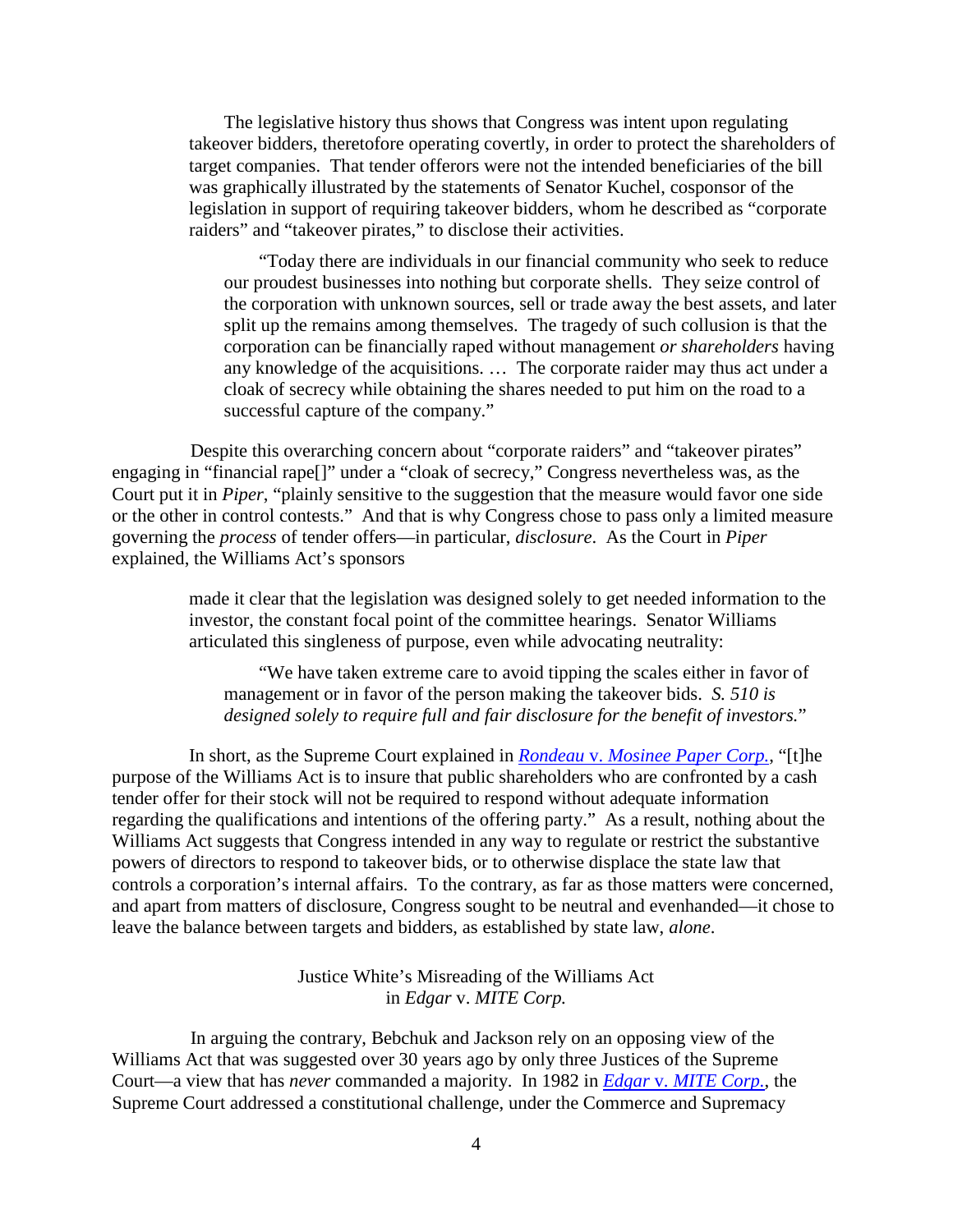Clauses, to a so-called "first generation" takeover statute. The challenged Illinois law prohibited tender offers for the shares of any firm with substantial shareholdings in Illinois unless the offer were approved as fair by the Illinois secretary of state. The Seventh Circuit had struck the law as both violating the Commerce Clause and preempted by the Williams Act.

By a vote of 6 to 3, the Supreme Court affirmed—but *only* reached the Commerce Clause challenge. The Court did *not* render any holding on the Williams Act preemption claim. In an opinion on behalf of only himself, Chief Justice Burger, and Justice Blackmun, however, Justice White wrote that, in his view, the Illinois law conflicted with the Williams Act and thus violated the Supremacy Clause as well. Expressing an expansive view that Bebchuk and Jackson today seek to resurrect, Justice White argued that the "policy of neutrality" and "'evenhandedness'" embodied in the Williams Act meant that "Congress intended to strike a balance [among] the investor, management, and the takeover bidder." In other words, Justice White argued that Congress intended to strike and enforce its *own* evenhanded balance between targets and bidders—and not simply that Congress sought to be neutral and evenhanded as to the balance already struck by *state* law. Justice White's view represents a stunningly capacious, and ultimately insupportable, view of the purposes of the Williams Act: as one court of appeals later crisply explained, "it is a big leap from saying that the Williams Act does not itself exhibit much hostility to tender offers to saying that it implicitly forbids states to adopt more hostile regulations."

Six Justices in *MITE* did not join in Justice White's leap. Three Justices declined to address the merits at all, finding the case nonjusticiable because it was either moot or unripe. One Justice declined to address preemption because it was unnecessary to do so in light of the Court's Commerce Clause holding. Two Justices, however, squarely rejected Justice White's idiosyncratic interpretation of the Williams Act. Justice Stevens refused to join that approach because he was "not persuaded … that Congress' decision to follow a policy of neutrality in its own legislation is tantamount to a federal prohibition against state legislation designed to provide special protection for incumbent management." And Justice Powell "agree[d] with Justice Stevens that the Williams Act's neutrality policy does not necessarily imply a congressional intent to prohibit state legislation designed to assure—at least in some circumstances—greater protection to interests that include but often are broader than those of incumbent management."

Even though Justice White's views of the Williams Act failed to convince a majority, bidders and others immediately seized on those views to launch further attacks on other takeover laws and defensive measures. In fact, in 1984, in *Moran* v. *Household International, Inc.*—the landmark Delaware litigation establishing the validity of the poison pill—the plaintiffs, citing Justice White's opinion, [expressly argued](http://bit.ly/1cNIdG8) in both the Delaware Court of Chancery and the Delaware Supreme Court that, were it construed to authorize the pill, Delaware law would be preempted by the Williams Act because it would "upset[] the neutrality between a tender offeror and target management which Congress sought to establish through the Williams Act." The plaintiffs even received support from an amicus brief filed by the Securities and Exchange Commission, which stopped short of arguing that Delaware law would be preempted, but nonetheless asserted that the pill was "a practice more extreme than" takeover statutes and would "frustrate the shareholder choice that Congress and the Commission have viewed as being in the shareholder interest." For its part, in its seminal decision, the Delaware Supreme Court rejected [the preemption challenge to the pill,](http://lawcorporations.wikia.com/wiki/Moran_v._Household_Intern.,_Inc.,) and held that the directors' actions in approving the pill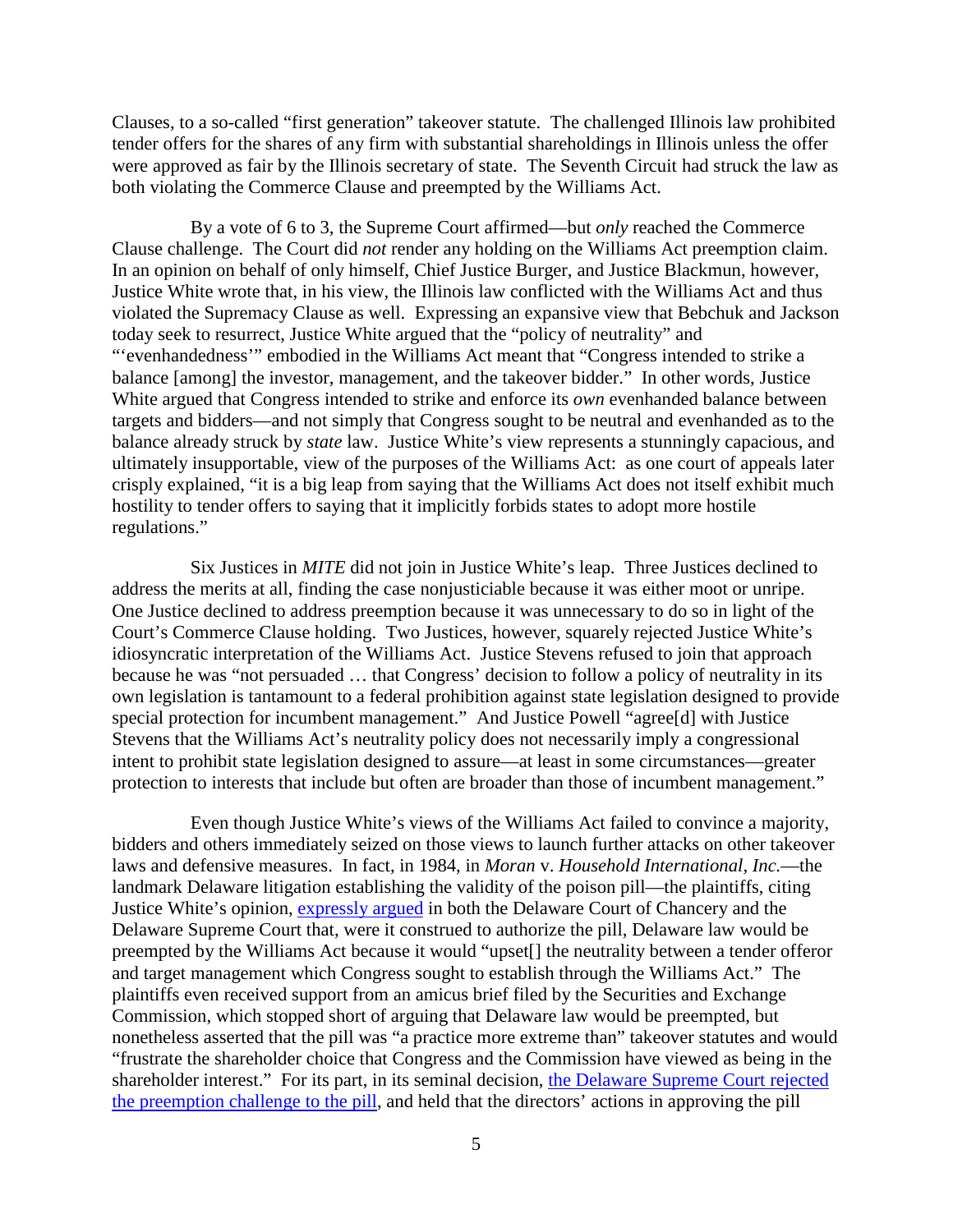"provide[d] an insufficient nexus to the state for there to be state action which may violate the … Supremacy Clause."

## Second-Generation Takeover Laws Are Upheld: *CTS Corp.* v. *Dynamics Corp. of America*

Justice White's commodious view of the Williams Act's preemptive scope fared no better with his colleagues in *CTS Corp.* v. *[Dynamics Corp. of America](http://caselaw.lp.findlaw.com/cgi-bin/getcase.pl?court=us&vol=481&invol=69)*, a 1987 decision that represents the Supreme Court's only other encounter with takeover defense. *CTS* presented Commerce Clause and Supremacy Clause challenges to a "second generation" takeover statute an Indiana statute that provided that a bidder's shares lose their voting power unless either the target's directors approved the acquisition, or the target shareholders not affiliated with the bidder or management did so. The Seventh Circuit struck down this law as well, again on both Commerce Clause and preemption grounds.

This time, however, the Supreme Court reversed, and upheld the statute by a 6-to-3 vote. Justice White dissented—and was the *only* Justice who argued that the Indiana law was preempted. Justice Powell's opinion for the Court squarely rejected the preemption claim. In doing so, the Court pointedly noted that Justice White's "opinion in *MITE* did not represent the views of a majority of the Court"—that it was joined "*only* by Chief Justice Burger and by Justice Blackmun," and that "[t]wo Justices disagreed with Justice White's conclusion." As a result, the Court emphasized, "we are not bound by its reasoning." The *CTS* Court nevertheless applied its understanding of Justice White's approach in *MITE* for the sake of argument—and found that "the Indiana Act passes muster even under the broad interpretation of the Williams Act articulated by Justice White in *MITE*." As a result, in rejecting the bidder's preemption argument in *CTS*, the Court did not issue a definitive holding on the Williams Act's overall preemptive scope.

Still, the Court's opinion in *CTS* made a number of statements that made clear its skepticism about expansive Williams Act preemption—and in particular, its respect for the states' historic and traditional prerogative in establishing principles of corporate law. "[I]f it were construed to pre-empt any state statute that may limit or delay the free exercise of power after a successful tender offer," the Court observed, "the Williams Act would pre-empt a variety of state corporate laws of hitherto unquestioned validity." As examples, the Court cited staggered boards and cumulative voting—both of which could serve to "delay … the ability of offerors to gain untrammeled authority over the affairs of the target corporation."

All of this strongly cut *against* preemption, in the Court's view:

*The longstanding prevalence of state regulation in this area suggests that, if Congress had intended to pre-empt all state laws that delay the acquisition of voting control following a tender offer, it would have said so explicitly.* [Emphasis added.]

And, quite notably, the Court in *CTS* also observed that the Indiana statute was designed to protect shareholders against coercive tender offers in which stockholders are forced to tender for fear of receiving diminished value in a back-end, second-step transaction. That aim,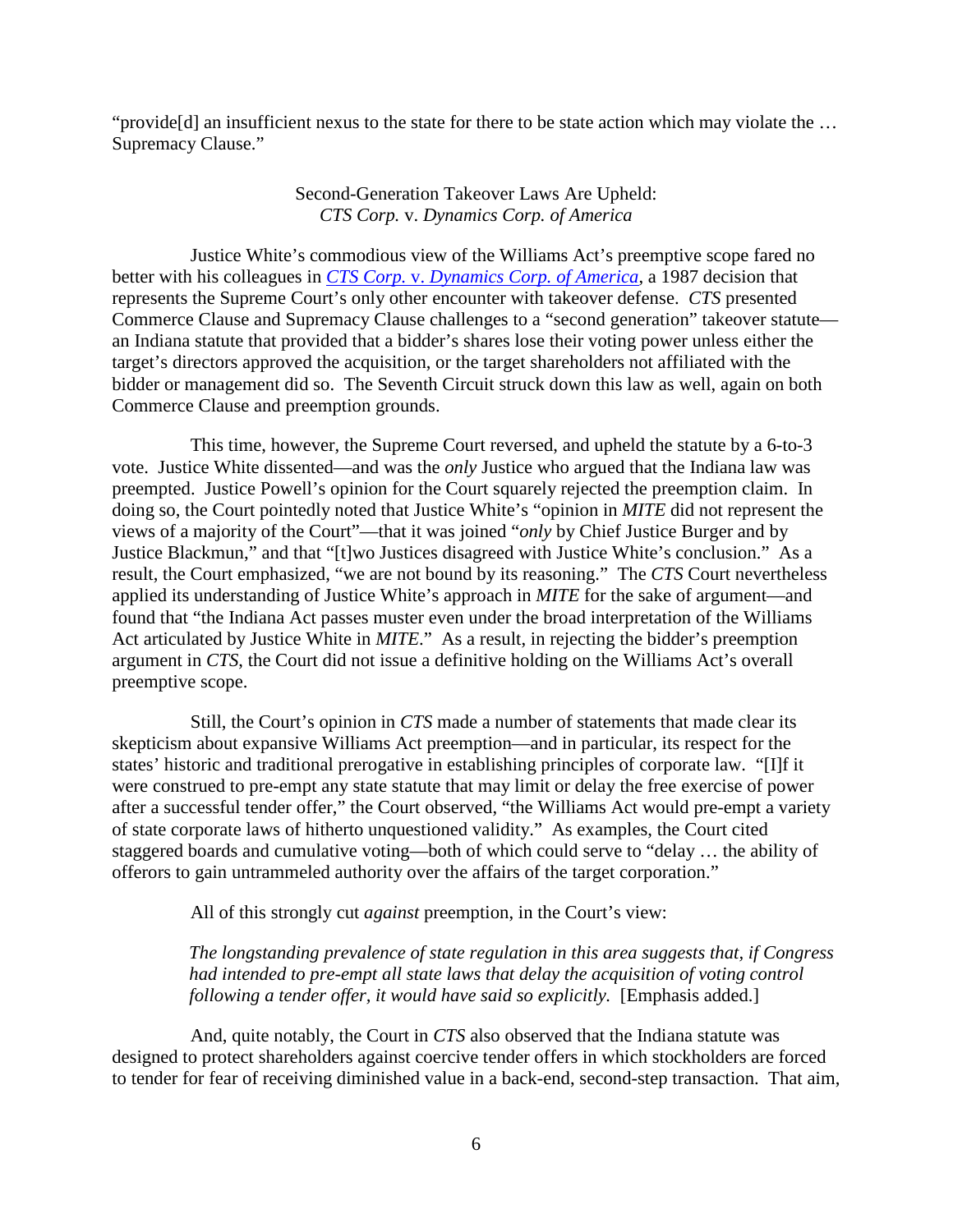the Court noted, was quite consonant with, and not contrary to, the policies underlying the Williams Act:

> *The desire of the Indiana Legislature to protect shareholders of Indiana corporations from this type of coercive offer does not conflict with the Williams Act. Rather, it furthers the federal policy of investor protection.* [Emphasis added.]

> > Williams Act Preemption After *CTS*: the "Meaningful Opportunity" Test

Given the Supreme Court's obvious misgivings about preemption of state corporate law, virtually all Williams Act preemption challenges to takeover statutes thereafter *failed* other than those involving first-generation state takeover statutes, or state statutes imposing *disclosure* [obligations](http://openjurist.org/839/f2d/837/hyde-park-partners-lp-v-j-connolly-hyde-park-partners-lp) that specifically "intrude[d] upon" the Williams Act's scheme "for regulating disclosure" and thus created "an 'actual conflict between federal and state law'" on "disclosure regulation."

Most of the post-*CTS* cases involved challenges brought in 1988 and 1989 to "third generation" takeover statutes, such as Section 203 of the Delaware General Corporation Law. Generally speaking, these third-generation takeover statutes—also known as "business combination" laws—prohibit a would-be acquirer from engaging in a back-end merger with a target if the acquirer purchases a certain threshold percentage of the target's stock without first obtaining the approval of the target's board. These laws were consistently found to be consonant with the Williams Act and thus constitutional.

Some courts reached this conclusion by following the approach that the Supreme Court took in *CTS*: they assumed the validity of Justice White's capacious view of the Williams Act, but found the preemption claims to be meritless anyway. Thus, for example, in a leading case addressing Delaware's Section 203, *RP Acquisition Corp.* v. *[Staley Continental, Inc.](http://www.leagle.com/decision/19881162686FSupp476_11071)*, the federal district court in Delaware applied Justice White's "'broad interpretation'" "for the sake of argument," and, given its conclusion that "Section 203 survives [that] standard," saw no need to "explore what narrower standard the *CTS* court might have approved." *RP Acquisition*, and other district court cases like it, went on to apply a standard that Bebchuk and Jackson now argue should doom the poison pill—the "meaningful opportunity for success" test. The thirdgeneration laws were not preempted by the Williams Act, these courts held, because hostile bidders still had a meaningful opportunity for success.

> Judge Easterbrook's Landmark Opinion in *Amanda Acquisition* v. *Universal Foods*

But these cases, decided in 1988 and 1989, did not provide the final word on the question of Williams Act preemption. To the contrary, that word comes from two seminal court of appeals decisions that decisively *rejected* the "meaningful opportunity for success" test—and effectively put to rest Justice White's erroneous view of the Williams Act. These appellate decisions leave no doubt today that state laws governing poison pills are entirely constitutional. Indeed, both of the decisions so stated, and one of the two expressly so held.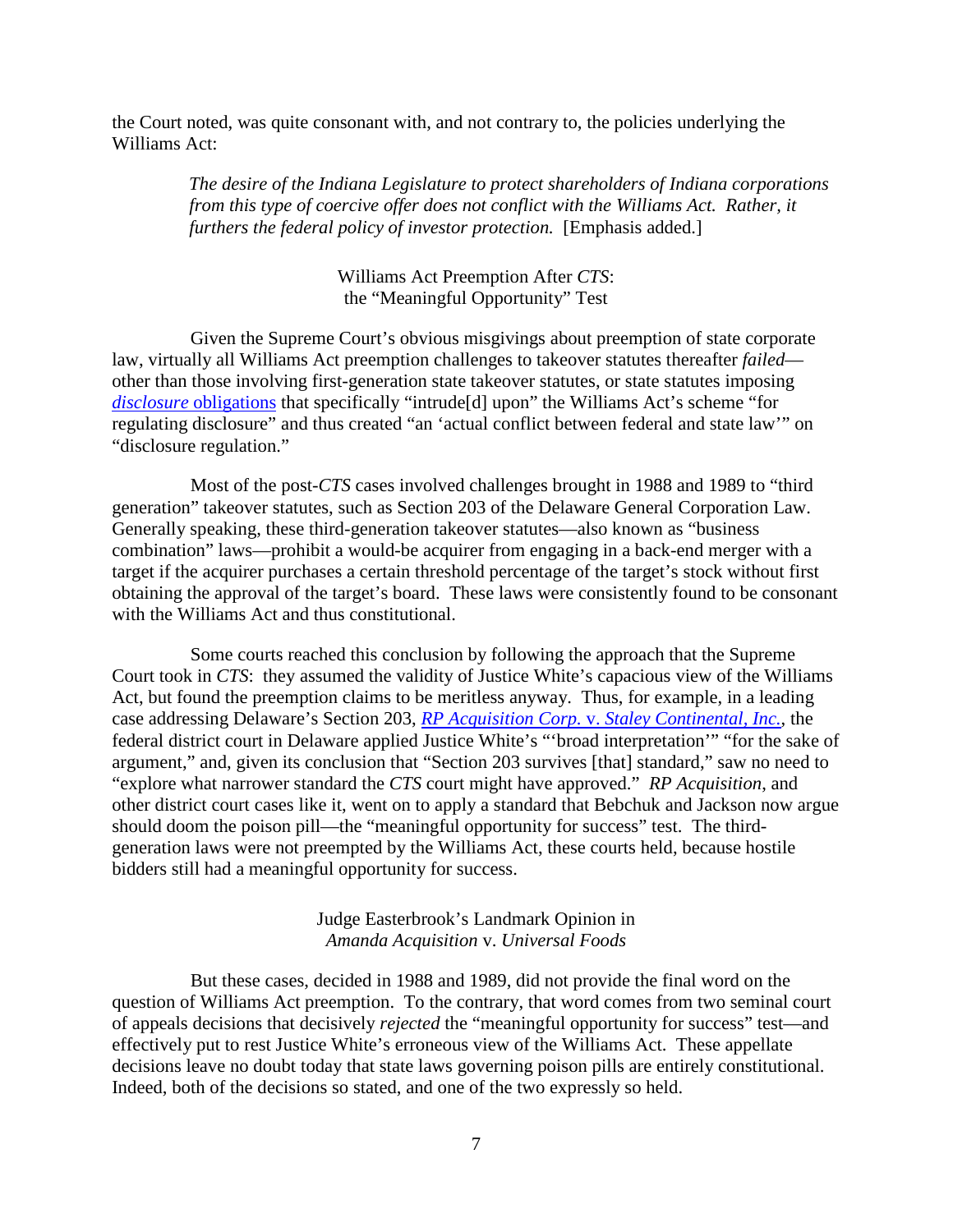The first was the Seventh Circuit's powerful decision in 1989 in *[Amanda Acquisition](http://openjurist.org/877/f2d/496/amanda-acquisition-corporation-v-universal-foods-corporation)  Corp.* v. *[Universal Foods Corp.](http://openjurist.org/877/f2d/496/amanda-acquisition-corporation-v-universal-foods-corporation)*—a case that our Firm briefed, argued, and won. *Amanda Acquisition* rejected a bidder's constitutional challenges to Wisconsin's third-generation takeover law. Interestingly enough, the opinion's author was none other than Judge Frank Easterbrook—a former University of Chicago law professor who, as a corporate law scholar, had published an [article](http://chicagounbound.uchicago.edu/cgi/viewcontent.cgi?article=3067&context=journal_articles) that directly attacked [our Firm's views](http://bit.ly/1epeG0r) on the role that directors should and must properly play in protecting companies from hostile takeover bids. Then-Professor Easterbrook's article famously took the extreme position that directors' fiduciary duties should prohibit any and all defensive tactics, and instead should require directors to be entirely passive in response to all hostile bids. Needless to say, he was no friend of takeover statutes, or of the pill. In fact, in *Amanda Acquisition* itself, as a matter of policy, he strongly criticized both.

But even Judge Easterbrook recognized that the Williams Act, and the Constitution, did nothing to preclude them. "Skepticism about the wisdom of a state's law," he wrote, "does not lead to the conclusion that the law is beyond the state's power." Reviewing *MITE* and *CTS*, he noted that "[p]reemption has not won easy acceptance among the Justices for several reasons." Among these, he explained, was "the traditional reluctance of federal courts to infer preemption of 'state law in areas traditionally regulated by the States.'" That reluctance was of particular significance here, he observed, because "[s]tates have regulated corporate affairs, including mergers and sales of assets, since before the beginning of the nation."

As for the Williams Act, Judge Easterbrook's opinion for the Seventh Circuit went on to observe that, "[t]o say Congress wanted to be neutral between bidder and target … is not to say that it also forbade the states to favor one of these sides." "Nothing in the Williams Act says that the federal compromise among bidders, targets' managers, and investors is the only permissible one." "Every law has a stopping point," the court added, and the Williams Act's stopping point was that it merely "regulates the *process* of tender offers: timing, disclosure, proration if tenders exceed what the bidder is willing to buy, best-price rules." And that was why, Judge Easterbrook explained, the Supreme Court had upheld the Indiana second-generation vote-sterilization provision that was at issue in *CTS*: in the Williams Act, "Congress said nothing about the voting power of shares acquired in tender offers."

Most importantly, the Seventh Circuit explained how *CTS* made clear that the Williams Act could not be deemed to preempt state laws "governing the internal affairs of corporations," no matter what effect those laws might have on takeover bids:

> *CTS* observed that laws affecting the voting power of acquired shares do not differ in principle from many other rules governing the internal affairs of corporations. Laws requiring staggered or classified boards of directors delay the transfer of control to the bidder; laws requiring [a] supermajority vote for a merger may make a transaction less attractive or impossible. Yet these are not preempted by the Williams Act, any more than state laws concerning the *effect* of investors' votes are preempted by the portions of the Exchange Act regulating the process of soliciting proxies. Federal securities laws frequently regulate process while state corporate law regulates substance. Federal proxy rules demand that firms disclose many things, in order to promote informed voting. Yet states may permit or compel a supermajority rule (even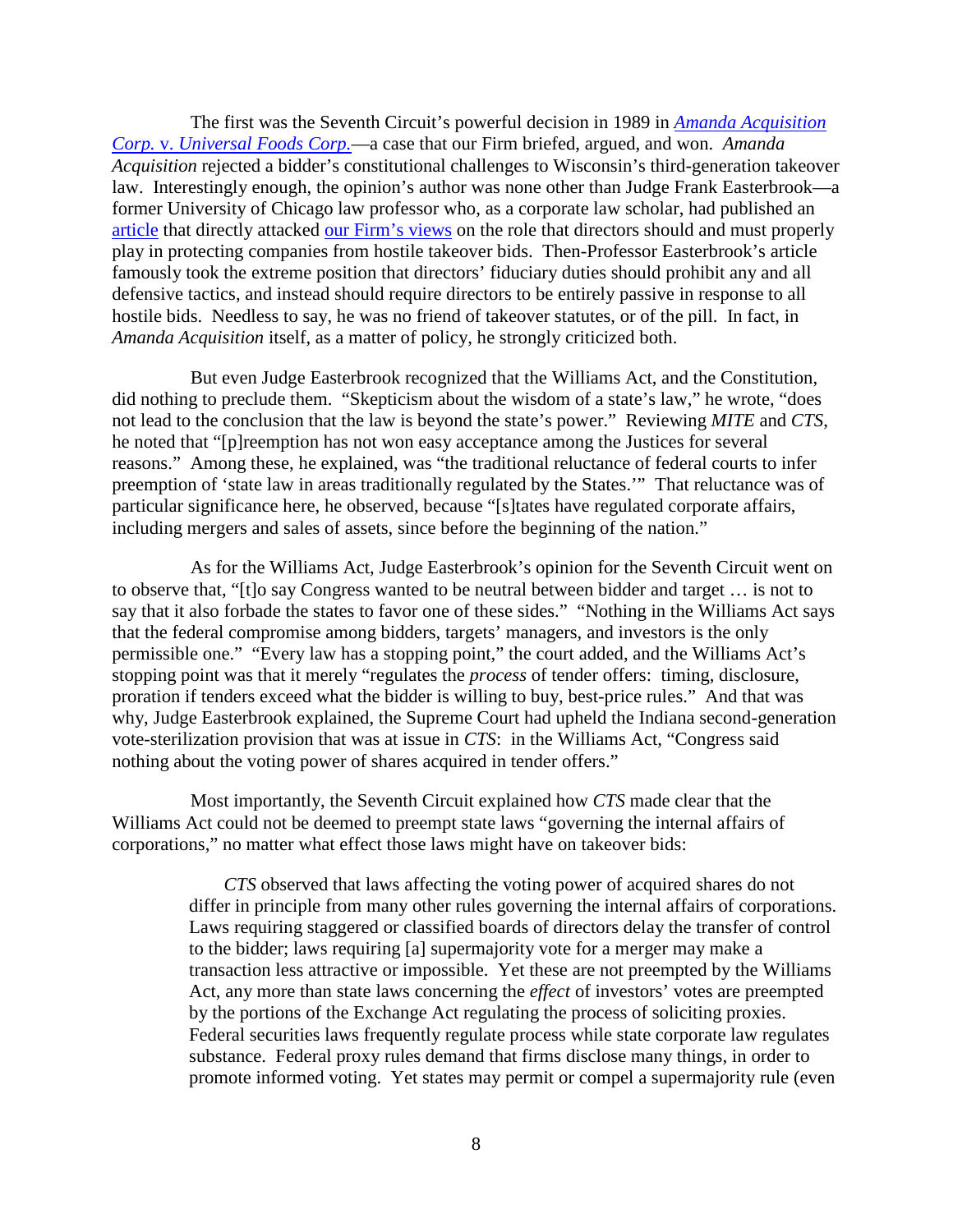a unanimity rule) rendering it all but impossible for a particular side to prevail in the voting. Are the state laws therefore preempted?

The court went on to list other defensive practices and devices that were permissible under state law and simply could not "be thought [to be] preempted by the Williams Act or the proxy rules." *The list included poison pills*:

> How about state laws that allow many firms to organize without traded shares? Universities, hospitals, and other charities have self-perpetuating boards and cannot be acquired by tender offer. Insurance companies may be organized as mutuals, without traded shares; retailers often organize as co-operatives, without traded stock; some decently large companies (large enough to be "reporting companies" under the '34 Act) issue stock subject to buy-sell agreements under which the investors cannot sell to strangers without offering stock to the firm at a formula price; Ford Motor Co. issued non-voting stock to outside investors while reserving voting stock for the family, thus preventing outsiders from gaining control (dual-class stock is becoming more common); *firms issue and state law enforces poison pills. All of these devices make tender offers unattractive (even impossible)* and greatly diminish the power of proxy fights, success in which often depends on buying votes by acquiring the equity to which the vote is attached. *None of these devices could be thought preempted by the Williams Act or the proxy rules*. If they are not preempted, neither is [Wisconsin's takeover law]. [Emphasis added.]

Judge Easterbrook concluded that "[o]nly if the Williams Act gives investors the right to be the beneficiary of offers could Wisconsin's law run afoul of the federal rule." But this interpretation was entirely a nonstarter: "No such entitlement can be mined out of the Williams Act." Indeed:

> Investors have no right to receive tender offers. More to the point … the Williams Act does not create a right to profit from the business of making tender offers.

As a result, the court concluded that "events leading bidders to cease their quest do not conflict with the Williams Act any more than a state law leading a firm not to issue new securities could conflict with the Securities Act of 1933." Because "Wisconsin leaves [the tender offer] process alone," the Seventh Circuit concluded, "its law may co-exist with the Williams Act." The bidder petitioned for certiorari in *Amanda Acquistion*, but the Supreme Court refused to hear the case.

> The Fourth Circuit in *WLR Foods*: A Williams Act Challenge to the Pill Is Explicitly *Rejected*

When *Amanda Acquisition* came down, [we wrote to our clients](http://www.wlrk.com/webdocs/wlrknew/WLRKMemos/WLRK/WLRK.19622.89.pdf) that *Amanda Acquisition* "should end constitutional doubts" about state takeover laws that addressed the internal governance of domestic corporations. That prediction turned out to be quite accurate. So trenchant was the Seventh Circuit's analysis, that constitutional challenges to such takeover laws virtually ceased after *Amanda Acquisition*. Nonetheless, one of the very few post-*Amanda*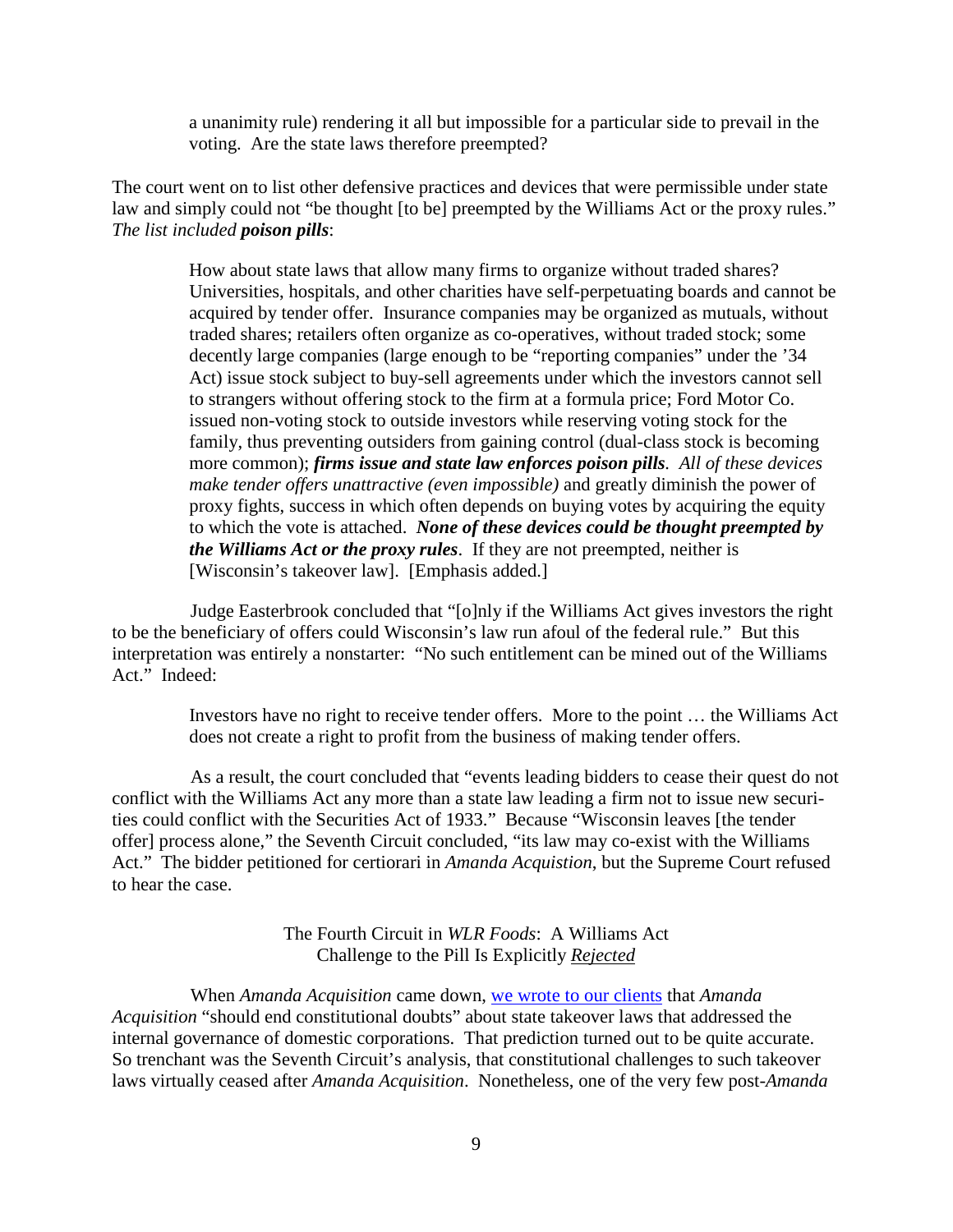challenges actually resulted in another important court of appeals decision—*one that explicitly addressed and rejected a preemption challenge to the poison pill*.

That decision came from the Fourth Circuit in 1995. *[WLR Foods, Inc.](http://caselaw.findlaw.com/us-4th-circuit/1321329.html)* v. *Tyson [Foods, Inc.](http://caselaw.findlaw.com/us-4th-circuit/1321329.html)* presented a constitutional challenge to *four* Virginia statutes. According to the bidder, Tyson Foods, the four laws, operating together, "impermissibly restrict[ed] the ability of a bidder to effect a takeover of a Virginia corporation." Two of the statutes were takeover laws—one, a second-generation vote-sterilization statute akin to the Indiana law upheld in *CTS*, and the other, a third-generation business-combination law resembling the Wisconsin statute affirmed in *Amanda Acquisition*.

The third challenged provision was Virginia's "Poison Pill Statute," Va. Code Ann. § [13.1–646.](http://leg1.state.va.us/cgi-bin/legp504.exe?000+cod+13.1-646) That law explicitly authorizes Virginia corporations to create shareholder rights plans. It also provides that "[a]ny action or determination by the board of directors with respect to the issuance, the terms of or the redemption of [a rights plan] shall be subject to the provisions of § 13.1–690 and shall be valid if taken or determined in compliance therewith." In turn, [Section 13.1–690,](http://leg1.state.va.us/cgi-bin/legp504.exe?000+cod+13.1-690) referred to in the pill statute, was the fourth provision challenged by Tyson. And it was none other than Virginia's codification of the business judgment rule—not the modern Delaware version, but rather the traditional, historic, pre-*Unocal*, pure businessjudgment rule, which protects directors from liability for *any* good faith business judgment, without regard to whether it involves matters of corporate control, and with no heightened scrutiny for those matters.

Thus, by challenging both Virginia's statute authorizing pills and its no-heightenedscrutiny business-judgment rule as it applies to pills, Tyson brought the very challenge that Bebchuk and Jackson now erroneously say has never been brought: to borrow words from their article, the court in *WLR Foods* v. *Tyson Foods* "expressly considered a preemption challenge to the validity of state-law poison-pill rules." What is more, the preemption challenge in *WLR Foods* could not have been made in a posture more favorable to Bebchuk and Jackson's position: not only were the Virginia "state-law poison-pill rules" challenged in conjunction with two potent antitakeover laws, but those "state-law poison-pill rules" were also considerably more forgiving of directors than Delaware's, as the Virginia regime commands the application of the pure, traditional, no-heightened-scrutiny business-judgment rule. No better test case for Bebchuk and Jackson's thesis could possibly be found.

Yet both the district court and the court of appeals in *WLR Foods* rejected the preemption claim. And quite emphatically so. Quoting *Amanda Acquisition*, the Fourth Circuit held that "'[n]othing in the Williams Act says that the federal compromise among bidders, targets' managers, and investors is the only permissible one.'" As a result,

> Congress did not forbid the result that Virginia has achieved with the statutory scheme in the instant case. The fact that Congress, when it created the Williams Act, did not intend to create an advantage for target management in the takeover situation, does not necessarily mean that Congress meant to prevent the states from allowing management an advantage which is not unfair to investors.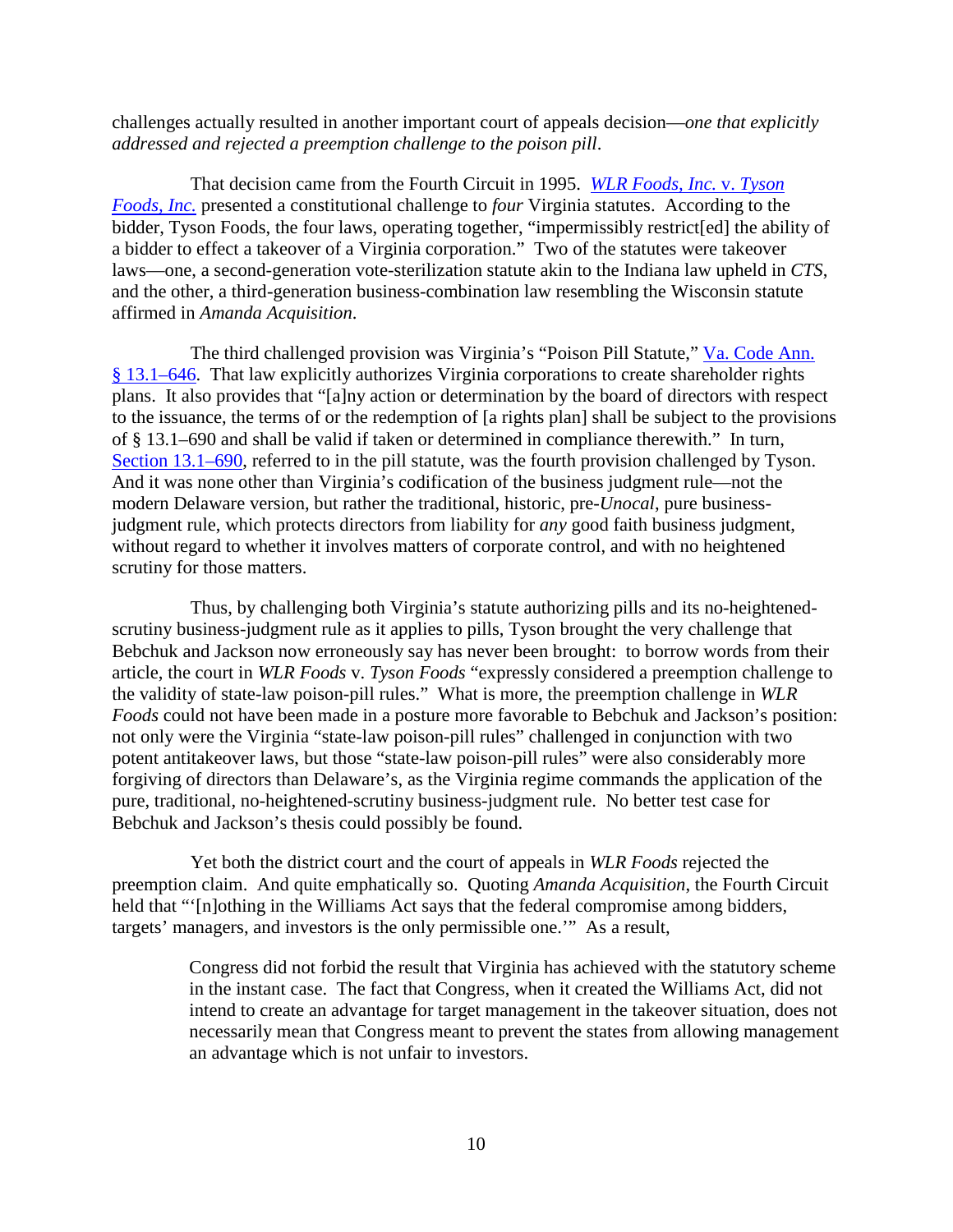And so the Fourth Circuit concluded that the Virginia statutory scheme was necessarily constitutional, because it did not interfere with the Congress's effort through the Williams Act to provide shareholders with additional disclosure:

> The means by which the Williams Act achieves its purpose of protecting investors is by requiring disclosure of information in order to allow shareholders to make an informed decision and to prevent coercion in the tender offer context; Tyson has not shown that the Virginia statutes controvert the purpose of the Williams Act by removing protection from investors, for example, by keeping information from the shareholders. In fact, Tyson has not shown that the shareholders in this case were deprived of any relevant information. The goal of neutrality between bidder and target, emphasized by Tyson, is not so central to the purpose of the Williams Act that the Act should be held to preempt a group of state statutes that regulate the balance between a target and a bidder, but do not disadvantage the shareholders or prevent them from gaining access to pertinent information.

In so holding, the Fourth Circuit went on to disapprove the "meaningful opportunity for success" test that had been suggested by some earlier district-court decisions, and that, decades later, Bebchuk and Jackson now seek to exhume. The court of appeals cogently explained why this test lacked any foundation in the Williams Act:

> *We, like the district court, reject the meaningful opportunity for success test.* As stated above, the purpose of the Williams Act is to protect independent investors from bidders and management by ensuring that the investors have access to information. *The statute does not, however, have as an independent purpose the creation of an environment for bidders that is conducive to takeovers.* Tyson attempts to use the "meaningful opportunity for success" test to shift the focus of the Williams Act from protection of investors to protection of bidders. However, *the Williams Act is simply not designed to protect a company in Tyson's position; "the Williams Act does not create a right to profit from the business of making tender offers."*

*The four Virginia statutes may work to give target management an advantage in the tender offer context. The preemption question we address here, however, is whether Virginia's decision to allow management access to a set of defensive mechanisms in the takeover situation frustrates the Williams Act's goal of investor protection. We hold that it does not.* [Emphasis added.]

And with that, the court of appeals dispensed with Tyson's claim that Virginia's director-friendly poison-pill rules were preempted by the Williams Act. As in *Amanda*, the bidder petitioned for certiorari—and once again, the Supreme Court refused to take the case.

## Conclusion

Bebchuk and Jackson are wrong that to say that the pill has never been argued to violate the Supremacy Clause, and wrong to say that no court has ever addressed such a preemption challenge. But they are right that "commentators and practitioners" have devoted "little attention" to the question of the pill's constitutionality. The reason for this is the same